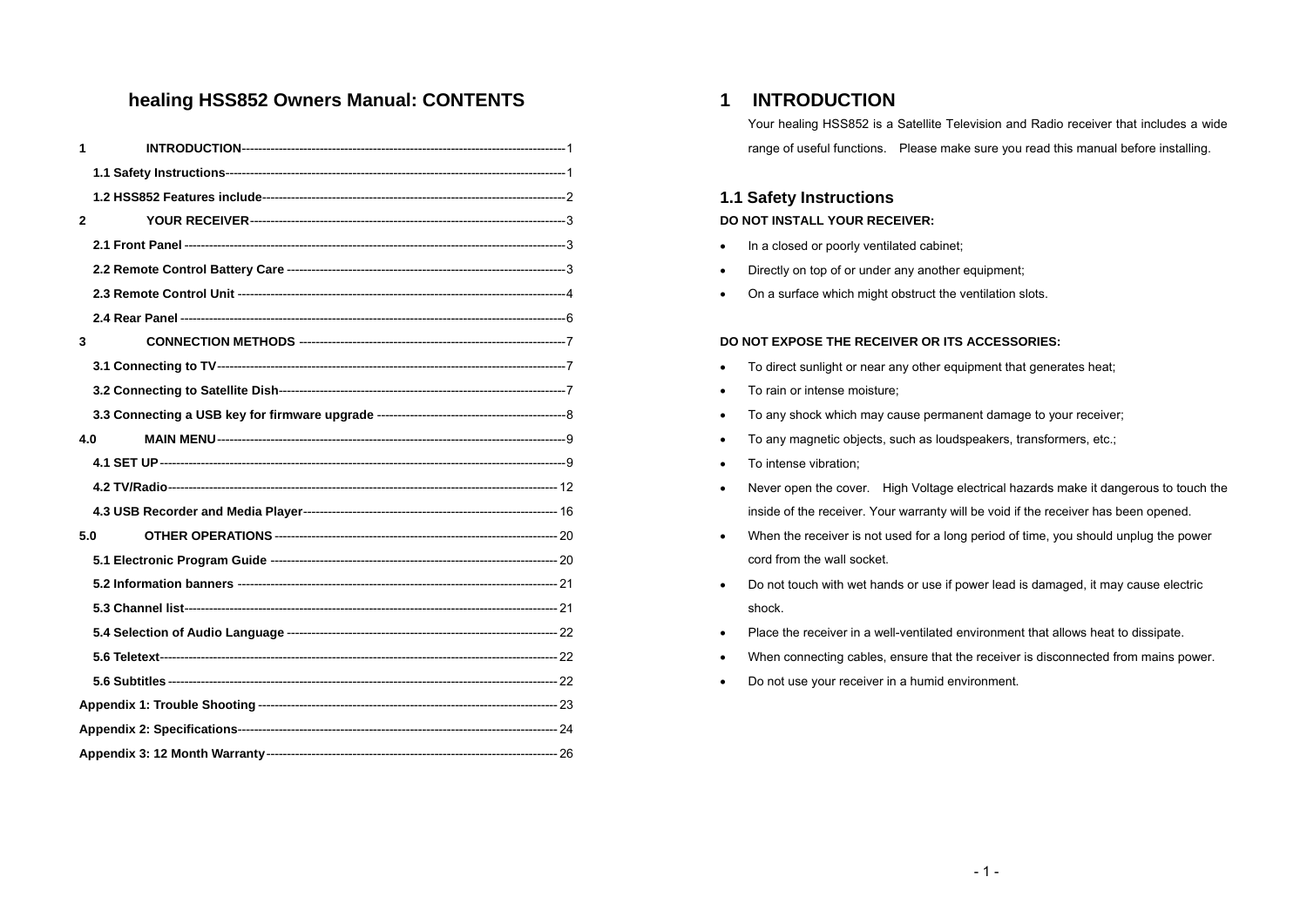### **1.2 HSS852 Features include**

- Receives from Satellite Digital Free-To-Air TV and Radio broadcasts.
- Front panel LED display that can show channel number or time
- USB2 recorder with timers and Time-Shift, supports most USB keys and HDD's
- Separate power switch to simplify re-boot and mains power disconnection.
- Quick and easy to install
- **Excellent Audio & Video quality**
- 4,000 channel 64 satellite memory capacity
- User-friendly On Screen Display and Menu system
- USB-2 Personal Video Recorder with really useful TimeShift function
- Signal Quality and Strength indicator bars
- Blind Search select Fast or Detailed
- Network Channel Scan options Automatic and Manual
- USB firmware upgrade and channel cloning
- DiSEqC 1.0 and DiSEqC 1.2 LNBF switching protocol functions
- Electronic Programme Guide (EPG) program information up to 7 days +
- 9 Recording Timers with 3 modes (daily, weekly, once) and sleep timer
- Edit TV or Radio programme names
- Multi-Lingual Subtitling and Audio Track functions
- Parental Lock function selectable by channel
- Teletext via On Screen Display and Vertical Blanking Interval
- Multi-lingual On Screen Menu system in: English, German, French, Italian, Spanish, Arabic, Persian, and Turkish
- 4 Favourite lists for groups of TV and Radio programmes
- Last viewed channel resumes at start up
- Calendar Calculator and Game (Gomoku) functions

#### **Accessories Included:**

- 1 x User's Manual
- 1 x Remote Control Unit
- 2 x Batteries (AAA type)
- 1 x RCA AV interconnect cable

## **2 YOUR RECEIVER**

#### **2.1 Front Panel**



Figure 1. Front Panel

| 1. STANDBY key        | Switches the receiver between Standby and Operational states.       |  |  |
|-----------------------|---------------------------------------------------------------------|--|--|
| 2. MENU key           | Displays Main Menu or return to previous Menu.                      |  |  |
| $3.$ CH- / CH+ key    | Moves cursor Up or Down in Menu state.                              |  |  |
|                       | changes to previous or next program in Non-Menu state.              |  |  |
| 4. VOL-/VOL+ key      | Increases or decreases Audio volume level in Non-Menu state.        |  |  |
|                       | changes setting values in specific Menu items.                      |  |  |
| 5. OK key             | Executes selected Menu item in the menu or confirms an input value. |  |  |
| 6. <b>USB2.0</b> slot | (on the side of receiver) Connect an external USB key or Hard Disk  |  |  |
|                       | Drive to Record or Play program material, play MultiMedia files or  |  |  |
|                       | upgrade firmware.                                                   |  |  |

## **2.2 Remote Control Battery Care**

to ensure long life from your Remote Control Unit:

- 1. Double check that the polarity indicators of batteries and RCU terminals correspond.
- 2. Do not mix new and old or different types of batteries together.
- 3. Never leave old or exhausted batteries in the remote control.
- 4. If storing your receiver for weeks or longer, remove the batteries from the RCU.
- 5. Only recharge NiMh etc. cells designed for this purpose, and on a purpose built charger.
- 6. Do not attempt to disassemble, short-circuit, heat or throw batteries into fire.
- 7. In the event electrolyte does leak from a battery inside the remote control, wipe away with a damp cloth, rinse the cloth thoroughly and insert new batteries.
	- Damage to your RCU from leaking battery electrolyte is not covered by Warranty.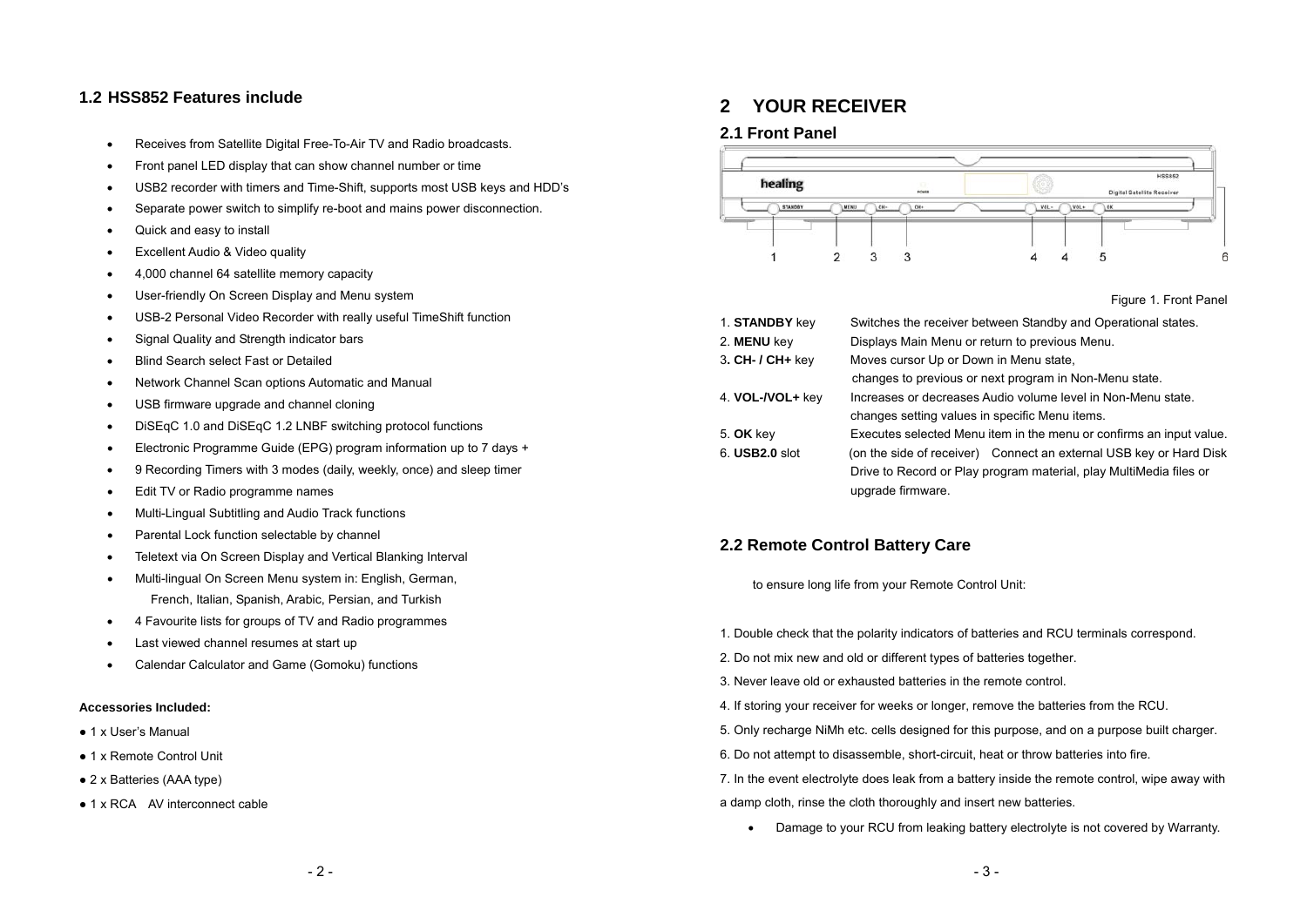## **2.3 Remote Control Unit**

All features of your receiver can be accessed with the Remote Control Unit.





Key: Mutes Audio output of the receiver.

## **EDIT** key:

Engages Channel Manager display.

**INFO** key: Shows tuned Program Information

#### **MOSAIC** key:

Shows 9 channels on screen simultaneously

#### **TV/R** key: Toggle between TV or RADIO function mode

**MENU** key:

Shows the Main Menu and exits to Normal viewing mode from any Menu level.

#### **EXIT** key:

Exits Menu or Sub-Menu and cancels functions in progress.

#### **0** - **9** keys:

Selects channels by number and provides number input to functions where required.

#### **OK** key:

Activates Menu Item highlighted on screen. Displays Channel List for TV or Radio Mode

#### ▲ ▼ keys:

Selects the Next or Previous program when menu is off. Moves cursor Up or Down when in menu mode.

#### ◄ ► keys:

Increases or decreases Audio volume level when menu off. Changes setting values within a menu mode.

Figure 2. Remote Control Unit



#### Stereo ((•)), Left-Mono ((• or Right-Mono •)).

| <b>PAUSE key:</b>      | Time Shift, Multi Media or normal viewing Freeze and Resume                                                                                                                                                                                            |
|------------------------|--------------------------------------------------------------------------------------------------------------------------------------------------------------------------------------------------------------------------------------------------------|
| $P - / P + \text{keV}$ | Page Up or Down functions in menu list.                                                                                                                                                                                                                |
| <b>SAT key:</b>        | Lists satellite channels or programs, select All or by individual Satellite.                                                                                                                                                                           |
| <b>TEXT</b> key:       | Displays any Teletext on tuned channel.                                                                                                                                                                                                                |
| <b>SUB</b> key:        | Displays a list of subtitled languages the tuned channel supports.                                                                                                                                                                                     |
| <b>RCL key:</b>        | Selects last channel viewed.                                                                                                                                                                                                                           |
| <b>FAV</b> key:        | Switches Favorite channels mode ON or OFF.                                                                                                                                                                                                             |
| EPG key:               | Displays the Electronic Program Guide (EPG) when Menu mode is off.                                                                                                                                                                                     |
| ZOOM key:              | Press sequentially to Zoom in on video through 3 modes.<br>Press $\blacktriangle \blacktriangledown$ or $\blacktriangle \blacktriangleright$ keys to move to the part of the screen you want to<br>Press 'EXIT' to return to normal operation.<br>see. |

#### **Recorder key functions:**

|   | key: Fast Reverse                                                                                                  |
|---|--------------------------------------------------------------------------------------------------------------------|
| C | key: Fast Forward                                                                                                  |
| C | key: Last                                                                                                          |
| Œ | key: Next                                                                                                          |
| o | key: Pause (audio remains active with live program) use 'PAUSE' key for Time Shift                                 |
|   | <b>PLAY</b> key: reserved for MediaPlayer functions.                                                               |
| o | key: Stop                                                                                                          |
|   | key: Record for PVR and Multi Media Player                                                                         |
|   | <b>USB</b> key (unmarked grey key on lower right of Remote Control Unit):                                          |
|   | Press to view 'My Recorder' 'Recorded List' of saved recordings.                                                   |
|   | Press $\blacktriangle \blacktriangledown$ keys to select a recording. Press 'OK' key to Play a selected recording. |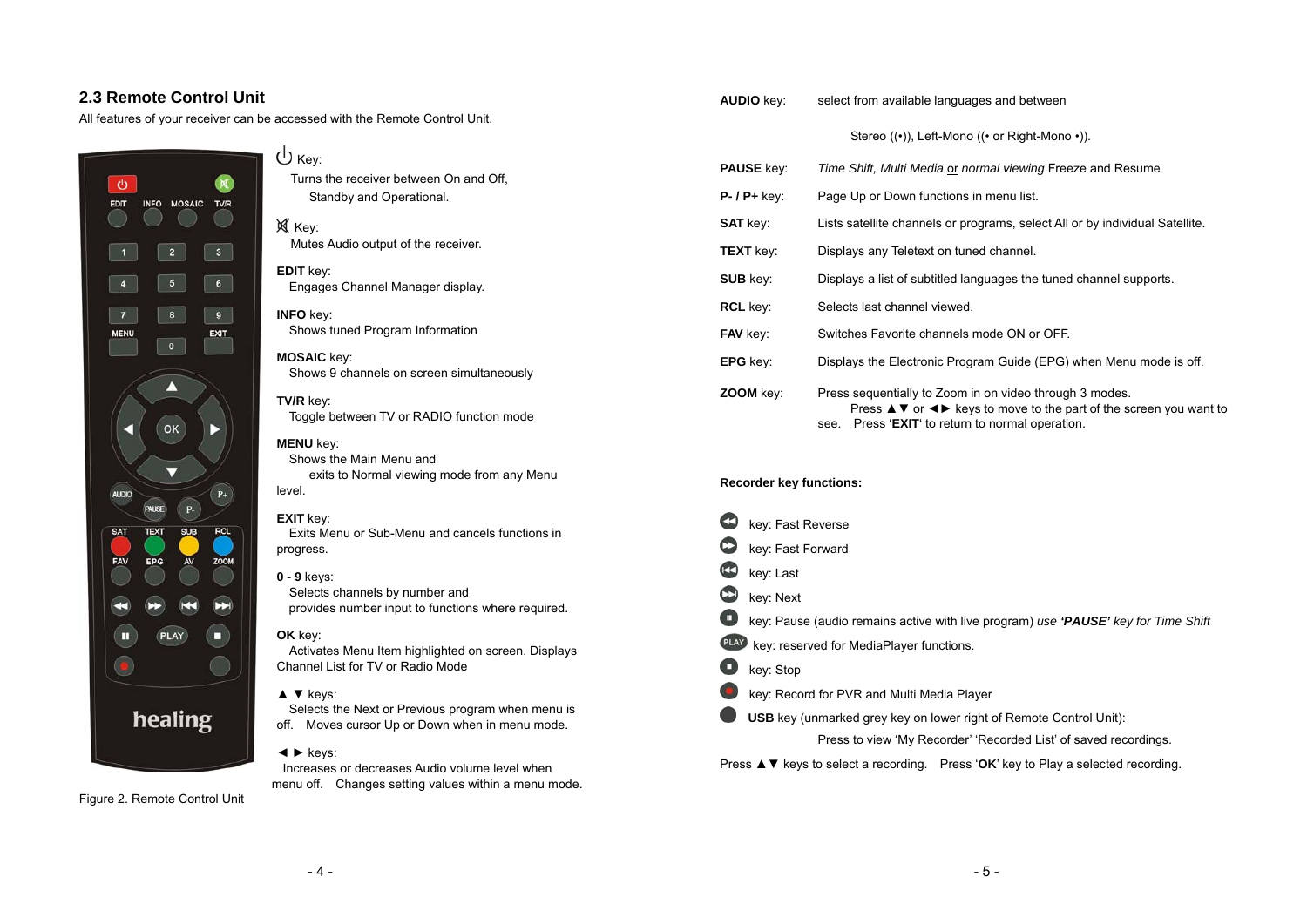## **2.4 Rear Panel**



#### **1. LNB IN**

Connect the digital signal from your LNBF at the satellite dish to this 'F' connector.

#### **2. LOOP OUT**

Provides the possibility to loop to an extra Satellite Receiver (digital or analogue).

#### **3. TO TV**

An RF output that connects to the Aerial input of any analogue TV receiver.

#### **4. RF IN**

Connects to a terrestrial TV aerial to mix the receivers Modulator signal with Off-Air TV.

#### **5.VIDEO**

Constant Composite Video (CVBS) output for TV's etc. RCA female

#### **6. AUDIO Right and Left**

Audio output for the audio input of your TV an external amplifier, RCA female x 2.

#### **7. S/PDIF**

Digital Audio output, Coaxial, connects to an external Audio Decoder, RCA female.

#### **8. Power ON/OFF Switch**

#### **9. Power Cord**

Your receiver requires 100 - 240V AC (Auto selected), 50 - 60Hz @+/-5%. Check before connecting your receiver.

#### **10. TV SCART**

This connector provides a high standard of Video and Audio connectivity for Televisions and Displays. Connect using a SCART cable suited to your task.

## **3 CONNECTION METHODS**

## **3.1 Connecting to TV**

- 1. Connect the satellite signal from the LNB to the LNB IN connector.
- 2. Connect the TV using an AV cable.
- 3. Connect the TV using a SCART cable.



Figure 4 Basic connection with a AV cable

## **3.2 Connecting to Satellite Dish**

**Connecting a fixed satellite dish to your receiver>** 

First, choose which satellite you want to receive your signals from, and have an installer aim your dish at the required satellite.

Connect quality coax cable directly between the LNB and your receiver's LNB IN connector.



Figure 5 Connecting a fixed satellite dish

#### **Connecting multiple fixed dishes to your receiver using a DiSEqC 1.0 switch>**

If you want programs from more than one satellite (For example from Optus D2 and Intelsat 8) it is advisable to use fixed dishes and a DiSEqC 1.0 switch. Have your Installer aim the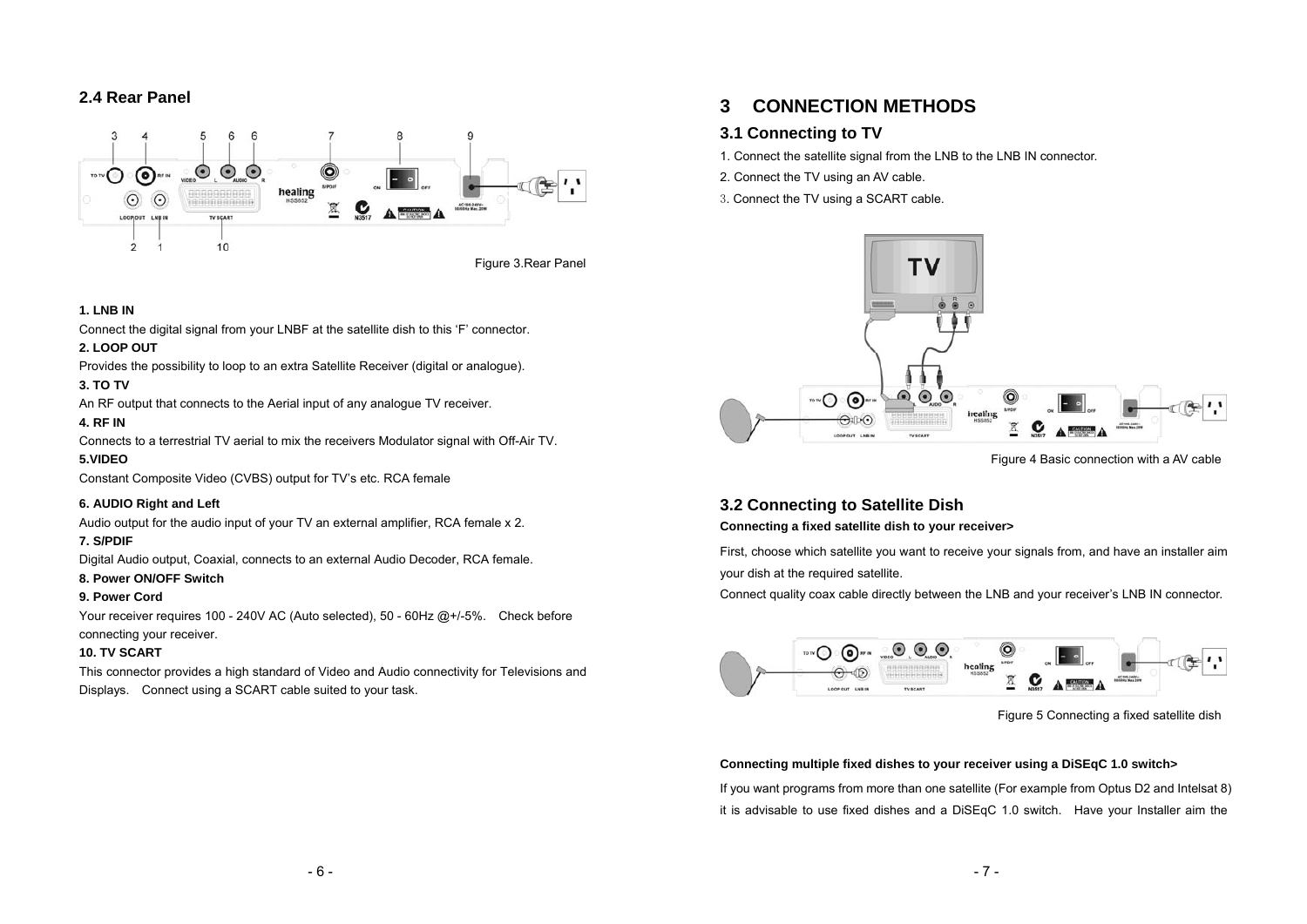dishes at the requested satellites and connect the LNB's with coax cables to the IN connectors of the DiSEqC 1.0 switch. Connect the OUT connector of the DiSEqC 1.0 switch to the LNB IN connector at the back of your receiver.



Figure 6. Connecting multiple fixed dishes using a DiSEqC 1.0 switch

#### •**Connecting a dish on a motorized positioner to your receiver**

It is also possible to watch programs from multiple satellites is by mounting a single dish to a motorized DiSEqC 1.2 positioner.

Have your Installer mount the dish to the positioner, set the correct angle of the elevation and let him set the center point for your positioner.

Connect the LNB with a coax cable to the LNB IN connector of the positioner, and connect the OUT connector of the positioner to the LNB IN connector at the back of your receiver.



Figure 7. Connecting a dish on a motorized positioner to your receiver.

#### **3.3 Connecting a USB key for firmware upgrade**

Plug the USB key into the USB port on the side of your receiver.

## **4.0 MAIN MENU**

All the important settings and features of your receiver can be operated from the Main Menu. The Main Menu consists of five sub-menus: "SETUP", "TV", "RADIO" "MULTIMEDIA" and "GAME". Press the **'MENU'** key (when menu is off) and the MAIN MENU screen will appear.



### **4.1 SET UP**

From "MAIN MENU" press the ◄ or ►key until you have selected SETUP. Menu options are "Installation ", "TV Setup", "Password", "Advance Timer", "SW Update" and "Set Default". Press the **'UP'** or **'DOWN'** keys to make your selection and then the **'OK'** key to action.

#### **4.1.1 Installation**

From SET UP menu, press ▲ or ▼ keys to select Installation. Then press the **'OK'** key to enter Installation menu. From here, you can select "General Setting", "MY DISH" or "TP MANAGER".



#### **General Setting**

From this menu, you can select "OSD Language", "Audio Language", "Subtitle Language", "GMT usage", "Time Zone", "Set Date" and "Set Time".

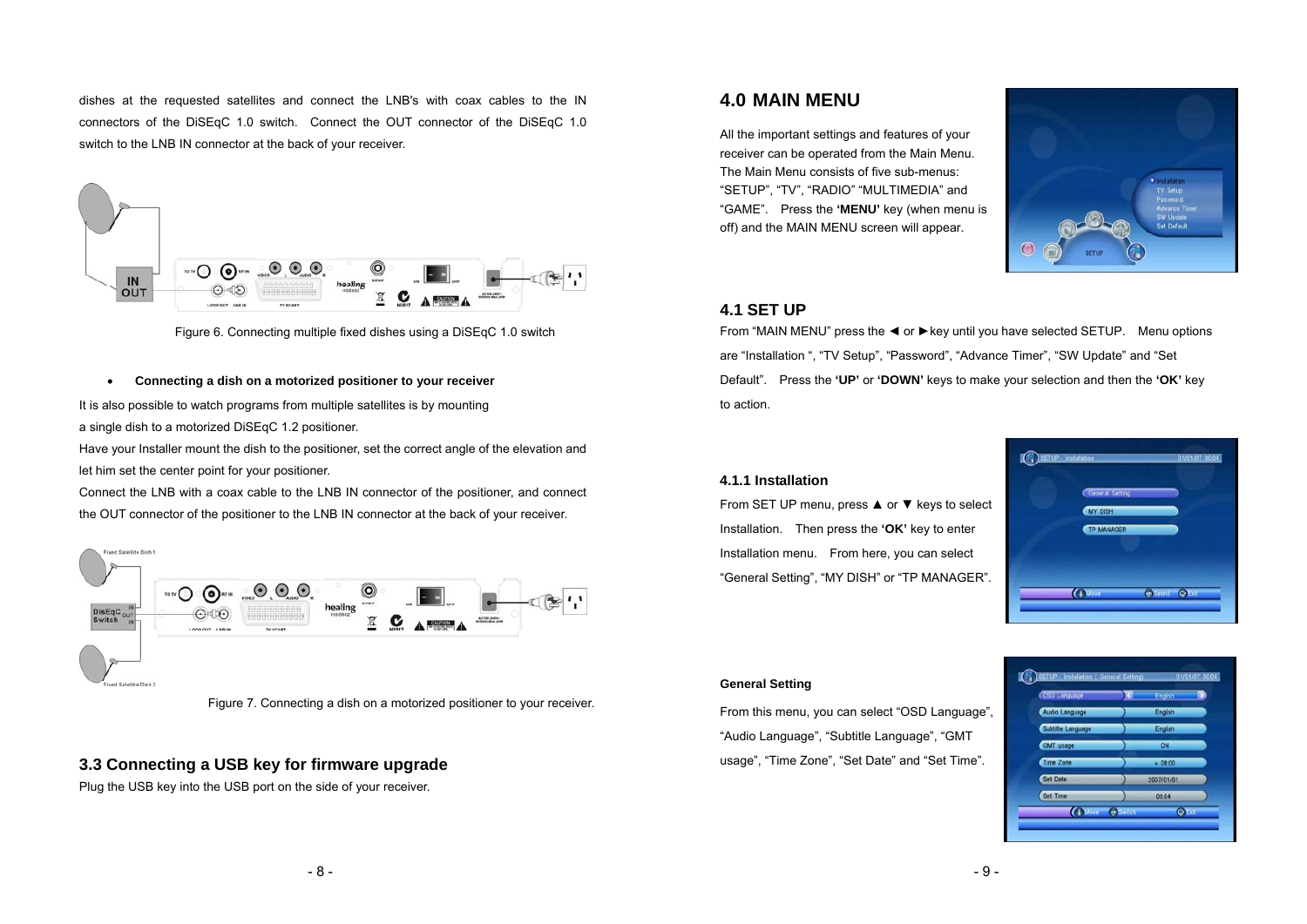#### **MY DISH**

From this menu, when you change "Switch Type" to "DiSEqC1.0/1.1", you can select "Toneburst" "On" or "Off". Press ▲ or ▼ keys to select an LNB and press **'OK'** to edit. Press the **'RED'** key to start "Scan All", the **'GREEN'** key to delete the satellite, **'YELLOW'** to delete all satellites or the **'BLUE'** to "Scan".



When you change "Switch Type" to "DiSEqC1.2/USALS", you can press the **'RED'** key to set "Limit", the **'GREEN'** to set "Location" or **'YELLOW'** to set "LNB". Press the ▲ or ▼ keys to select a position and 'press the **'OK'** key to edit. Press the **'GREEN'** key to "delete a satellite", **'YELLOW'** key to "delete all satellites" or **'BLUE'** to "scan".

| DISE <sub>qC</sub> |                          | <b>Düzenle</b> | <b>SALS</b>    |
|--------------------|--------------------------|----------------|----------------|
|                    | Motor Pozisyonu<br>Konum | 01<br>Manuel   | ayfa 1/8       |
|                    | <b>Uydu Adı</b>          |                |                |
|                    | <b>Adm lerle</b>         |                |                |
|                    | X'e git                  |                |                |
|                    | Transponder              |                |                |
|                    |                          |                |                |
|                    | 00%<br>Güç               |                |                |
|                    | Kalite<br>00%            |                |                |
|                    |                          |                | <b>C</b> CILIS |

#### **TRANSPONDER MANAGER**

Press the ◀ or ▶ keys to select a "Satellite" you have already installed in "Installation", "MY DISH". Press the ▲ or ▼ keys to select "Transponder Frequency". Then press the **'RED'** key, to "add a Frequency", the **'GREEN'** to "delete a Frequency", **'YELLOW'** to "delete all" or **'BLUE'** to "Scan new transponders".



#### **4.1.2 TV Setup**

From the "SET UP" menu, press the ▲ or ▼ keys to select "TV Setup". Press the **'OK'** key to enter the "TV Setup" menu. From here you can set "Screen Shape" ("4:3 LetterBox", "4:3 PanScan", "16:9 LetterBox" or "16:9 CentreCut"); "TV Mode" (\*"PAL" recommended for A&NZ\* "Auto", "PAL" or "NTSC"), "OSD Transparency" ("1" through "8"), "Banner Display Time" ("1S",



"3S", "5S", "10S", "30S" or "Always"), "Video Output": Composite "CVBS (+ RGB", + YCbCr" or S-Video"), "RF Out" "Audio mode" ("PAL BG" for A&NZ) and modulator "RF channel" (UHF ch's "21" – "69" Australian).

#### **4.1.3 Password**

From "SET UP" menu press ▲ or ▼ to select "Password", then press the **'OK'** key to enter Password menu. From here you can access "Menu Lock" ("ON" or "OFF"), "Channel Lock" ("ON" or "OFF"), "Censorship Lock" ("No Block", "Total Block" or "02 to 18"), or "Change Password" ("NO"/"YES").



#### **4.1.4 Advance Timer**

From "SET UP" menu, press the ▲ or ▼ keys to select "Advance Timer" and press the **'OK'** key to enter. Here you can add a timer event by pressing the **'RED'** key. Select "Channel Type", "Channel No.", "Channel Name", "Start Date" (Y/M/D), "Start Time", "End Time", "Mode" or "Timer Mode". Press the **'OK'** key to save.

# SETUP - Advance Ti **THEFT**  $(1)$  Move **OLI**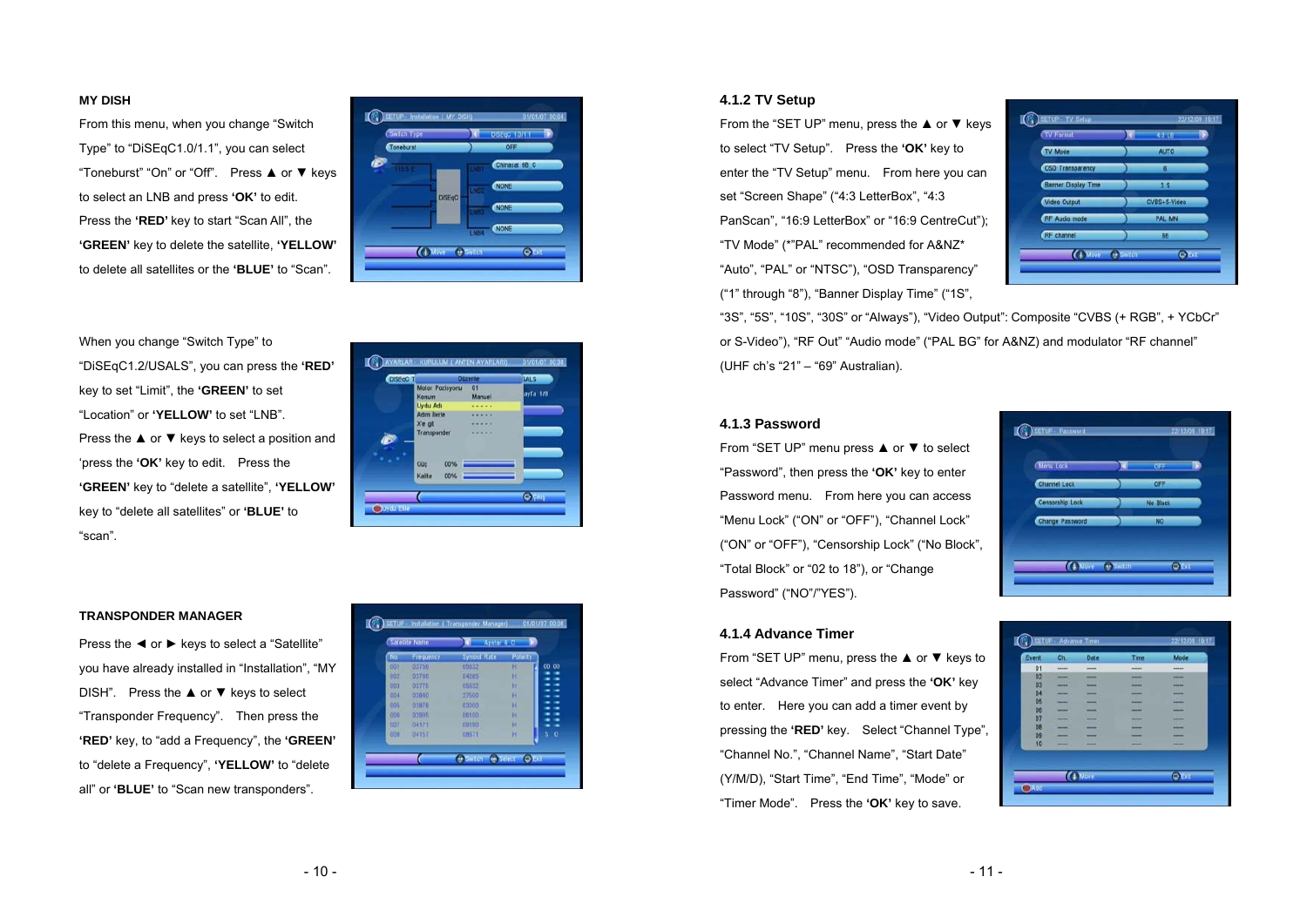#### **4.1.5 SW Update**

From the "SET UP" menu, press ▲ or ▼ keys to select "SW Update". Press the **'OK'** key to enter. Here you can "Update software" / firmware or "Backup" a favorite installation setup including found channels and parameters with a USB memory stick. Test your memory stick in the receiver to ensure compatibility.



Set factory default? OYES OF

O TV List

#### **4.1.6 Set Default**

CAUTION Set Default will also delete found channels! To reset receiver to Factory Default settings, select "Set factory default?" and press the **'OK'** key.

#### **Lock**

**Favorites**

the chosen Favorite group.

Press ▲ or ▼ keys to select a channel, press ◄ or ► keys to select Lock. Press the OK key to lock the channel, press OK key again to cancel lock. Press the YELLOW key to save.

Press the **▲** or ▼ key to select a channel, then ◄ or ► key to select the Favorites Heart icon. Select a favorite group icon with keys **'1'** to **'8'**. Press the **'YELLOW'** key to add the program to



 $\bigcirc$ 

 $\bullet$ 

00000000

TP: 4171 H 9190<br>PIO: V 0511 , A 0512

 $\circ\circ\circ$ 

**OVE** 

1001 NMTV-H 2 NMTV-M 03 CHINIC 10K101 TVO 300 05 HubelTV

108 CCTV 4A OT COTV 9

 $\odot$   $\odot$ 

 $\omega$ 

 $20000$ 

#### **Edit**

Press the ▲ or ▼ key to select a channel, the ◄ or ► key to select "Edit". Press the **'OK'** key to enter the "Program Info" menu. From here you can see program information or rename the channel, should you so desire.

|                                                                                            |                                                               | Program Bilgi                                         |                                |
|--------------------------------------------------------------------------------------------|---------------------------------------------------------------|-------------------------------------------------------|--------------------------------|
| <b>Uydu Adı</b>                                                                            | Ku Arabsat2A/20                                               |                                                       |                                |
| Program Adr<br>Program No.<br><b>Yerel Frekans</b><br>Polarite<br>22k Ton<br><b>DISEgC</b> | COTV-1<br>0007<br>9750<br>H<br><b>KAPALI</b><br><b>KAPALI</b> | Aşağı Frekans<br>Sembol Oranu<br>Video PID<br>Ses PID | 11054<br>27500<br>0512<br>0650 |
|                                                                                            |                                                               |                                                       |                                |

#### **4.2 TV/Radio**

Listening to Radio programs is similar to TV. From the "MAIN MENU", press  $\blacktriangleleft$  or  $\blacktriangleright$  to select "TV", this menu consists of the "TV List" and "TV Guide".

#### **4.2.1 TV List**

Select "TV List" and press the **'OK'** key to enter. Here you can add channels to different "Favorite Groups"; "Lock", "Edit", "Move", "Sort", "Skip", "Delete" or "Search" for channels.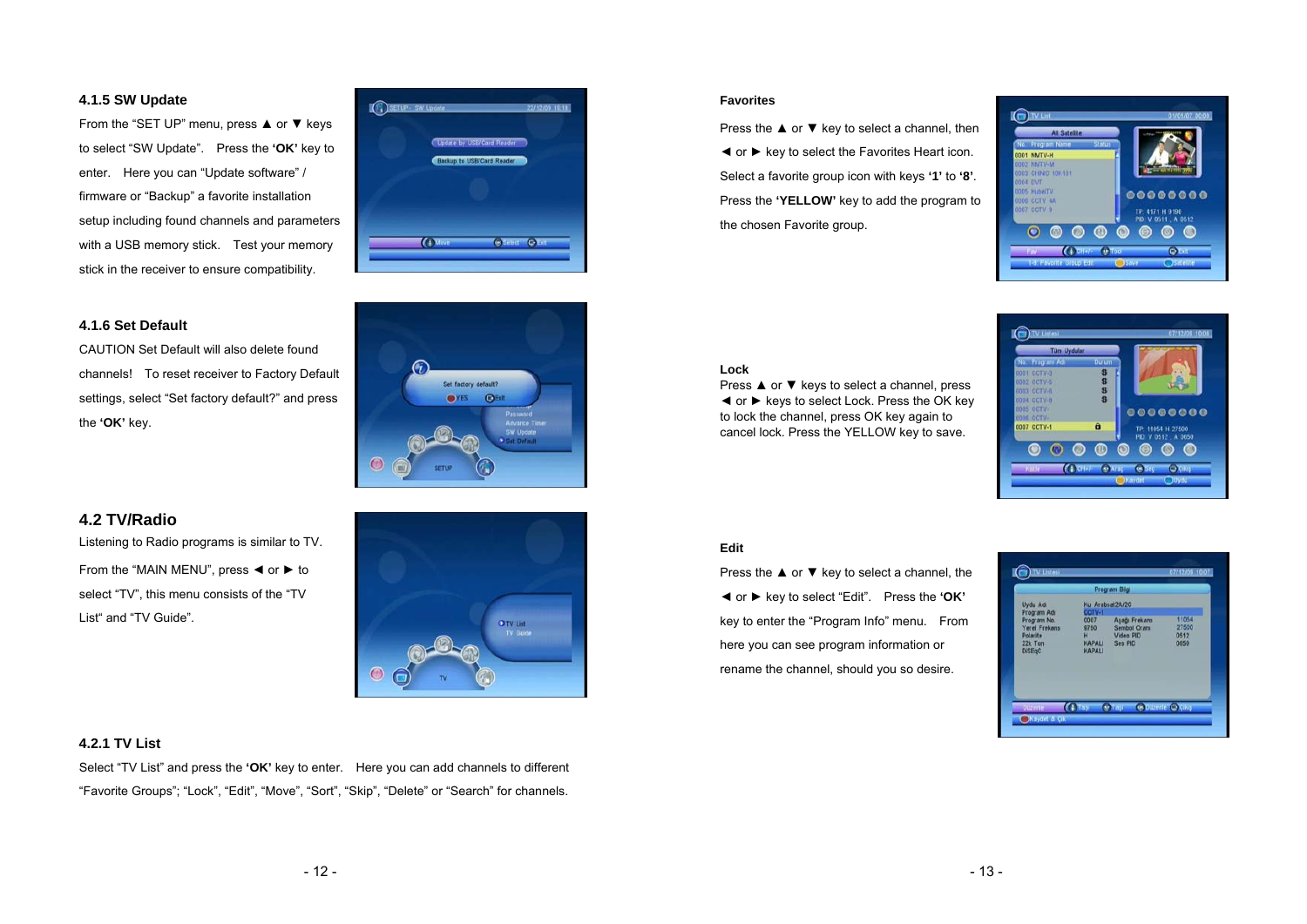#### **Move**

Press the ▲ or ▼ key to select a channel, press ◄ or ► to select Move. Press the **'OK'**  key, then  $\triangle$  or  $\blacktriangledown$  keys to move the channel where you want it. Press the **'YELLOW'** key to save, program number will update automatically.



#### **Sort**

You can sort the channels by "A-Z", "Pay-Free" or "TP Desc." by pressing the appropriate colored key.

|                                  |        |             | <b>Tüm Uydular</b> |        | <b>Pain</b><br>w    |
|----------------------------------|--------|-------------|--------------------|--------|---------------------|
| No.                              |        | Program Adi |                    | Durum  |                     |
| 0001 CCTV-3                      |        |             |                    | \$     |                     |
| 0002 CCTV-5                      |        |             |                    | \$     | 533444              |
| 0003 CCTV-6                      |        |             |                    | S<br>S |                     |
| 0004 CCTV-B<br><b>DODS CCTV.</b> |        |             |                    |        |                     |
| 0006 CCTV+                       |        |             |                    |        | 00000000            |
| 0007 CCTV-1                      |        |             |                    |        | TP: 11054 H 27500   |
|                                  |        |             |                    |        | PID: V 0512, A 0650 |
|                                  |        |             |                    |        | Θ<br>۸              |
|                                  |        |             |                    |        |                     |
|                                  | stella |             | de la              |        | <b>CONT</b><br>œ    |

#### **Skip**

Press ▲ or ▼ keys to select a channel, then ◀ or ► keys to select "Skip". Press the **'YELLOW'** key to confirm the skipped channel. The channel is then skipped when tuning by ▲ or ▼ keys, but is not deleted.



#### **Delete**

Press ◄ or ► keys to select "Delete", then the **'OK'** key to delete the selected channel. The **'GREEN'** key will delete all channels, Press the **'YELLOW'** key to save.



#### **Search**

Press ◄ or ► key to select "Search", then the **'OK'** key. Enter the channel name and press **'OK'** key to search for this channel.

|                                                                  | Ara |                  |
|------------------------------------------------------------------|-----|------------------|
| 1.111121                                                         |     | m.n.o.6          |
| a b c 2                                                          |     | pqrs7            |
| d e I 3                                                          |     | 1 U V            |
| 0 h 14                                                           |     | W X Y Z          |
| 1 <sub>k</sub> 1 <sub>5</sub>                                    |     | $0 + -1 = 5%$    |
| 0-9 : Key in characters; Press 0-9 to toggle.<br><b>Diztenle</b> |     | C Kaydet C Çıkış |

#### **4.2.2 TV Guide**

Select "TV Guide" and press the **'OK'** key to enter the TV Guide menu. TV Guides are provided by broadcasters and may not be available for all channels.

|             | <b>All Satellite</b> | Date       | 14.4<br>я.                 |
|-------------|----------------------|------------|----------------------------|
| No.         | Program Name         | <b>Mon</b> |                            |
| 0001        | <b>NMTV-H</b>        | 2009       |                            |
| 0002        | <b>NATV-M</b>        | 08/17      | <b>AND CALL FOR JUNIOR</b> |
| 0003        | CHNIC 10K101         |            |                            |
| 0004 DVT    |                      |            | Today 18 19 20 21 22<br>23 |
|             | 0005 HubeiTV         |            |                            |
| <b>DODE</b> | COTV 4A              |            |                            |
|             | 0007 CCTV 0          |            |                            |
| 0008        | <b>COTV F</b>        |            | No EPG Event               |
|             | 0009 COTV E          |            |                            |
|             |                      |            |                            |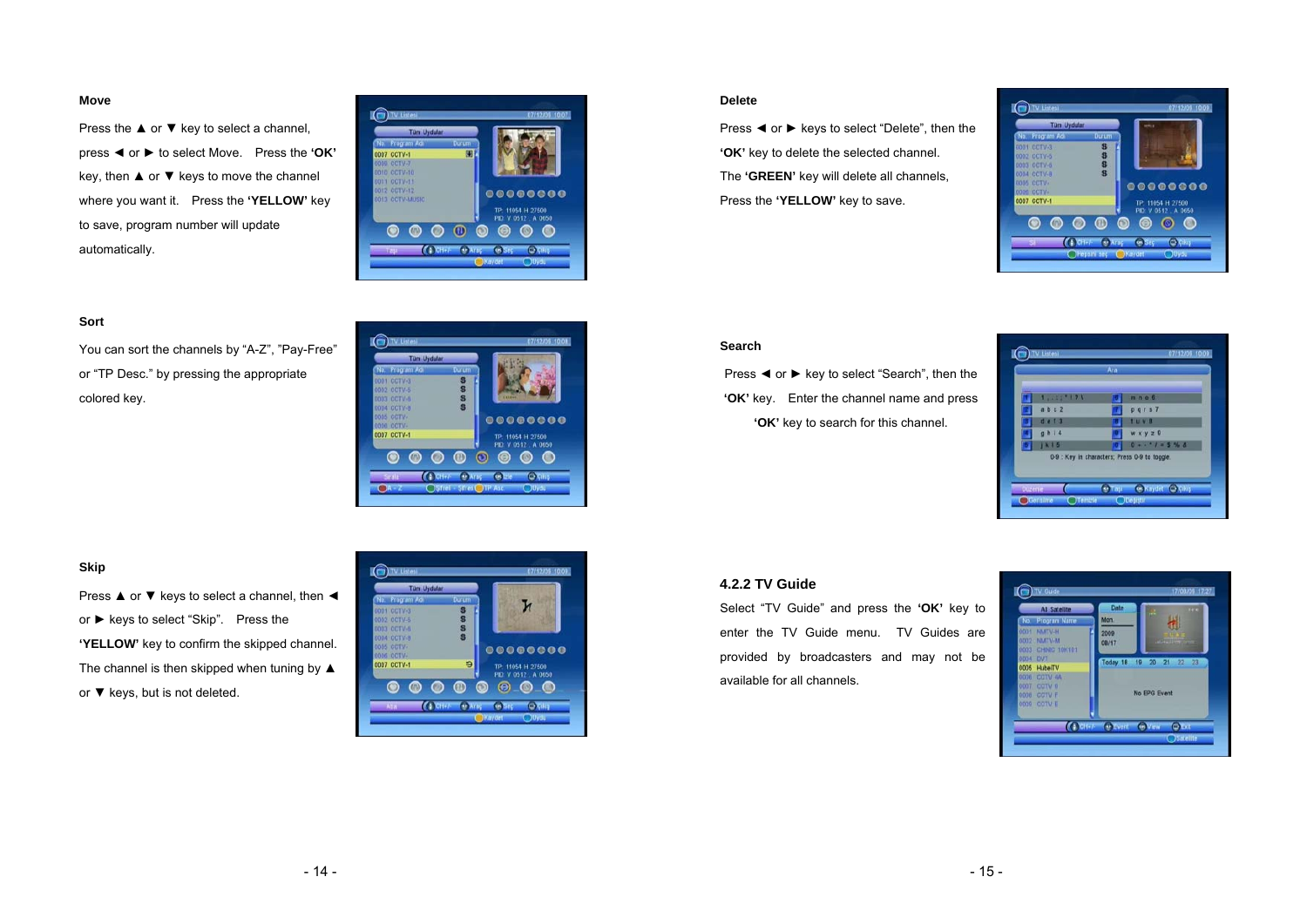## **4.3 USB Recorder and Media Player**

 To access these functions, a USB Hard Disk Drive or USB key Storage Device is required. Ensure Power Switch on the back of your receiver is switched to OFF before using the USB connector at the side of the receiver. Most USB powered drives are supported



(supplied separately). Please allow time for the receiver to check drive and select a portion for Time Shift. The larger the drive the longer this process may take.

#### **4.3.1 Recording and Playing Programs from USB Storage Device**

#### **Record** key:

 Press to Record the tuned program. Press the 'OK' key to confirm a Default 2 hour recording, or press the ◄ or ► keys to select a different record duration. Press the 'OK' key to confirm. A One Button Recording shortcut is available and the Default Recording Period can be defined by the user. A record indicator with elapsed time will show on the top left of the screen for 8 seconds, or by pressing the 'INFO' key at any time.

To Play recorded files: first press the 'USB' key to view "My Recorder" "Recorded List" of saved recordings. Press ▲ or ▼ keys to select a recording. Press the 'OK' key to Play. A file only partially played previously will offer the option of Playing from "position last viewed". File name, recording date and progress bar show in the top left of the screen (ceases after 8 seconds). A and **▼** keys skip to Previous or Next file in "Recorded List". To "Delete" a Program from the list, press the 'RED' "SAT (Del)" key and 'OK' to confirm.

The **PLAY** key is reserved for MediaPlayer functions. 'Stop' key: stops Recording or in Play exits to "Recorded List". Press the 'EXIT' key to return to live TV or Radio mode.

 Fast Rewind and Fast Forward speed through a recording being played at x 2, x 4, x 8, x 16 or x 32 times real time, depending on how many times you press the key.

## **Pause: suspends replay of a recording.**

Do not confuse with TimeShift **'PAUSE'** key (between AUDIO and P- keys).

#### **4.3.2 Advance Timer Record**

From "SETUP" – "Advance Timer"; press the **'OK'** key to enter "Advance Timer Event schedule". *Timer Mode must be set to Recording.* Press the **'RED'** key to add an event. Enter the info. requested navigating with ▲▼ and ◄ ► keys. Press the OK key to save and your new event will be added to the Event schedule.

#### **4.3.3 TimeShift**

With a USB drive connected, your receiver can provide TimeShift that permits you to PAUSE live TV whilst you take a phone call (or in AUTO to view material broadcast earlier).

To set up TimeShift, from "Main Menu" enter "MULTIMEDIA" – "My Recorder" – "Recording Preferences". Your receiver automatically reserves up to 5GB of HDD space for Time Shift, depending on disk space available. Set "Time Shift" to "Pause" to activate with **'PAUSE'** key (between AUDIO and P- keys), or select "AUTO" to record TimeShift continuously. N.B. "AUTO" may interrupt other RECORD functions. "One Button Recording" and "Default Recording Period" settings are for manual recordings only.

To activate TimeShift press the **'PAUSE'** key (between AUDIO and P- keys). A "Pause" indicator will appear in the top right corner of your screen and any activity indicator on your USB drive will flash. TimeShift records from this point until the 5GB reserved is full or you Fast Forward to real time. To Play press the **'PAUSE'** key again. A Progress Bar that shows time and distance into and total length of the Time Shift recording simultaneously displays for 8 seconds, or when INFO or PLAY keys are pressed.  $\bullet$  Fast Forward and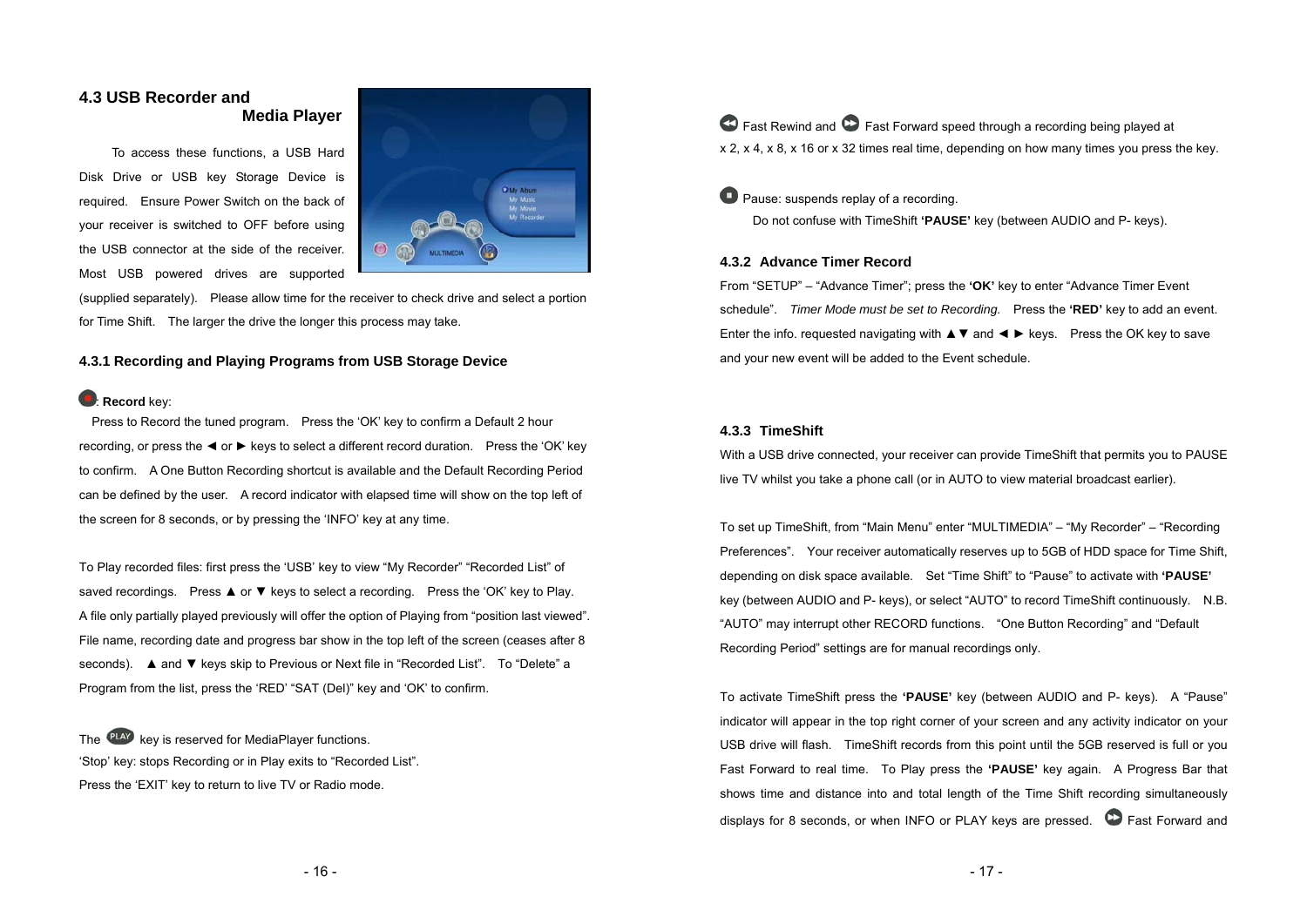Fast Rewind speed through Time Shift recordings at up to x 32 times real time, depending on how many times you press each key.

#### **4.3.3 MediaPlayer**

This receiver includes a MediaPlayer that plays *.mpg, .dat, or .vob (MPEG1 or MPEG2) and .avi (XviD MPEG4, MS ISO MPEG4 or MJPEG) Video; .jpg, .bmp or .gif Pictures; .mp3, .ogg or .wma Audio* file types from most USB storage devices.

From "MAIN MENU", press ◄ or ► keys to select "MULTIMEDIA". This menu consists of "My Album ", "My Music", "My Movie" and "My Recorder".

#### **4.3.1 My Album**

Select "My Album" and press the **'OK'** key, then press the **'BLUE'** key to choose your photo folder, select a photo and press the **'OK'** key to view.

#### **4.3.2 My Music**

Select "My Music" and press the **'OK'** key to enter, press ▲ or ▼ keys to choose a song, press the **'OK'** or **'RED'** key to play, the **'RED'** key to pause, **'GREEN'** to stop, **'YELLOW'** to loop repeat and **'BLUE'** key to fast forward.

#### **4.3.3 My Movie**

Select "My Movie*"* and press the **'OK'** key. Select folder through Menu structure on left of screen. Use the the **A** or ▼ keys to select a movie file. Press the 'OK' key to play selected file. Press  $\blacktriangle$  ▼ keys to play the previous or next movie,  $\blacktriangleleft\blacktriangleright$  to change volume.

#### **4.3.4 My Record**

This menu consists of three sub-menus; "*Recorded* 

*List" , "Recording Device" and* 

*"Recording Preference".* 

#### *Recorded List*

From here, you can view a list of or play a recording. Press ▲ ▼ keys to select the program, and press the **'OK'** key to play.

#### *Recording Device*

Here you can view the recording device or format the disk.

*Recording Preference* 

From here you can select Recording Preferences.

## **4.4 GAME**

From "MAIN MENU", press ◄ or ► to select "GAME". Here you can play "Gomoku", view the "Calendar" or use the "Calculator".

#### **4.4.1 Gomoku**

Line up the balls against the computer. Options include "Move First", "Move Later", "Human"; "Easy" and "Normal".

#### **4.4.2 Calendar**

View Calendars month by month from the year 1900 to 2100. Starts highlighting today. Find the day of the week you were born!







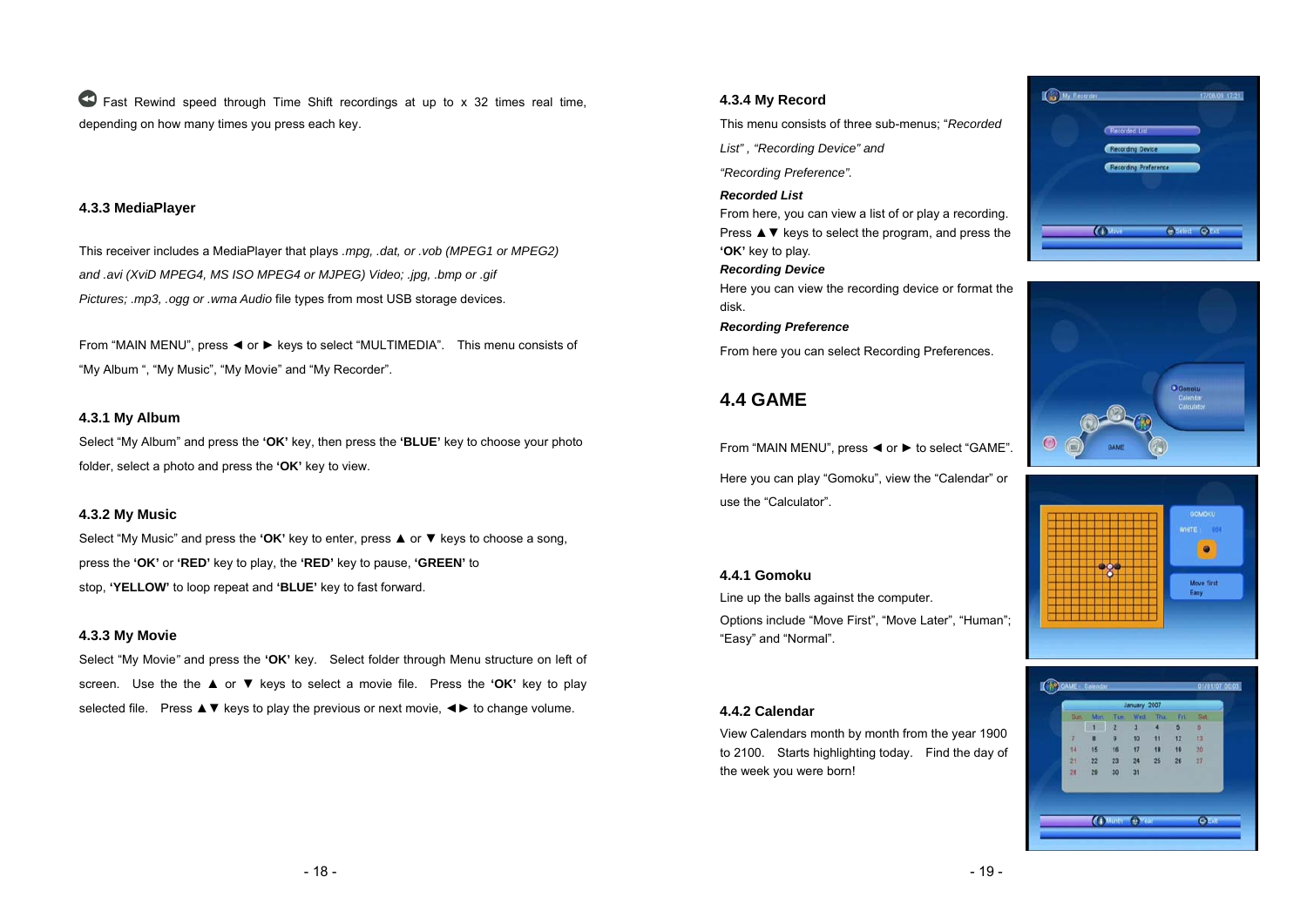#### **4.4.3 Calculator**

A handy calculator that is available at a moments notice.



## **5.0 OTHER OPERATIONS**

## **5.1 Electronic Program Guide**

- EPG shows the program schedule for the tuned channel. EPG is provided by the broadcaster and may not always be available.
- With Menu off press EPG key, the EPG Menu will appear. Screen is divided to 3 main parts: at left Channel List, at right Program Schedule and below a brief program description with program start and end times.



In channel list, use  $\blacktriangle \blacktriangledown$  keys to choose the channel.

Use  $\blacktriangle \blacktriangledown$  to switch between channel list and program schedule. In program schedule list:

Use  $\blacktriangle \blacktriangledown$  keys to choose program.

Use **'RED'** or **'GREEN'** keys to select Previous or Next day of schedule.

Use  $\blacktriangleleft$   $\blacktriangleright$  keys to switch between Channel List and Program Schedule.

Use the **'YELLOW'** key to display detailed Program Information.

Use the **'BLUE'** key to program Timer for selected programmes.

In program details: Use  $\blacktriangle \blacktriangledown$  keys to scroll through Program Information.

Press the '**Exit'** key to return to the Program List.

## **5.2 Information banners**

The basic Information banner displays automatically every time you change channel. It provides information about Current and Next program times, Date and Time and Favourite group.



Detailed information banners with EPG and technical description of the tuned program are displayed by pressing the INFO key twice and three times.

|                                                                                                                  |                                                                    | Program Info                                                          |                                |
|------------------------------------------------------------------------------------------------------------------|--------------------------------------------------------------------|-----------------------------------------------------------------------|--------------------------------|
| Satellite Name<br>Program Name<br>Program No.<br><b>Local Frequency</b><br>Polarity<br>22K Tone<br><b>DISEgC</b> | Apstar 6 C<br><b>DVT</b><br>0004<br>5150<br>H<br><b>OFF</b><br>OFF | <b>Down Frequency</b><br><b>Symbol Rate</b><br>Video PID<br>Audio PID | 04157<br>08671<br>4129<br>4130 |
| Strength<br>57%<br>Quality<br>70%                                                                                |                                                                    |                                                                       |                                |

## **5.3 Channel list**

To show the list of Program channels found, press the **'OK'** key from normal viewing mode. Use  $\blacktriangle \blacktriangledown$  or  $\blacktriangle \blacktriangleright$  keys to select a channel and press **'OK'** to switch to full screen normal viewing mode.

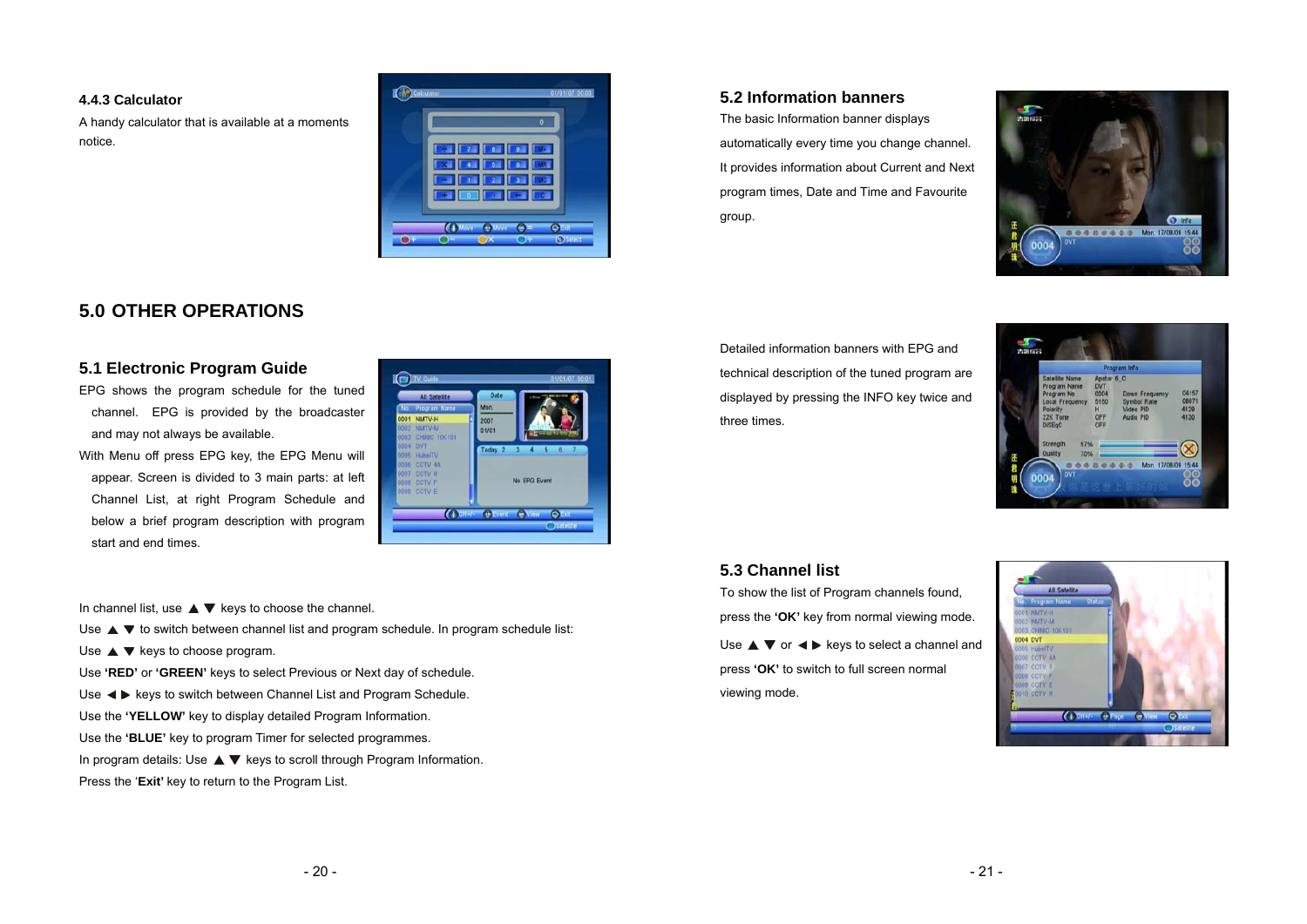## **5.4 Selection of Audio Language**

Press the AUDIO key on your remote control. Use  $\blacktriangle \blacktriangledown$  keys to select the audio language from the list of those available. Use the keys to select sound mode between "LR" (Left + Right Stereo), "L"L (Left Mono) and "RR" (Right Mono). Press **'EXIT'** to confirm your selection and exit.

## **5.5 MOSAIC (Nine picture view)**

In normal viewing mode (menu off), press the **MOSAIC** key. Mosaic shows 9 programs on screen, simultaneously.

## **5.6 Teletext**

In normal viewing mode press **'TXT'** key. Press **A** ▼ to move up or down from the displayed page number.

Press Number keys (**'0'** to **'9'**) to select page directly. If the current program has no Teletext, you'll see the message "Teletext no data -Press any key to exit".

## **5.6 Subtitles**

In normal viewing mode press the **'SUB'** key. A list of available subtitle languages will display on screen. Use  $\blacktriangleleft \blacktriangleright$  keys to select language and press the **'OK'** key to confirm. To disable subtitles select "OFF" from the list of languages.









## **Appendix 1: Trouble Shooting**

If the receiver does not work properly after making a visual inspection, please contact your supplier. Don't open the receiver cover, this may unnecessarily expose you and those around you to danger of electrocution.

| Symptom                                                   | Cause                                                                                  | Remedy                                                                                               |  |
|-----------------------------------------------------------|----------------------------------------------------------------------------------------|------------------------------------------------------------------------------------------------------|--|
| The<br>display<br>on<br>front panel does<br>not light up. | The power cord is not plugged<br>in.                                                   | Check that the power cord is<br>plugged in to the wall outlet.                                       |  |
| No<br>picture<br>or                                       | the<br>Wrong<br>connection<br>οf<br>Audio/Video output<br>the<br>οf<br>receiver to TV. | Connect the Audio/ Video output<br>of the receiver to TV correctly.                                  |  |
| sound                                                     | Audio muting.                                                                          | Press the Mute key                                                                                   |  |
|                                                           | TV power off.                                                                          | Turn TV on.                                                                                          |  |
|                                                           | The receiver can't receive the<br>signal                                               | Check the antenna cable, replace<br>the cable, or connect the cable to<br>the receiver tightly.      |  |
| No picture                                                | Incorrect values of some<br>tuner parameters.                                          | Correct the values of the tuner<br>parameters in the<br>installation<br>menu.                        |  |
|                                                           | Wrong direction of the dish                                                            | Check the signal strength with a<br>spectrum analyzer and adjust your<br>dish and Inb correctly.     |  |
| <b>The</b><br>remote<br>control<br>does not<br>work       | The batteries are not inserted<br>properly or exhausted                                | Check<br>the<br><b>batteries</b><br>with<br>a<br>multi-tester, re insert or replace as<br>necessary. |  |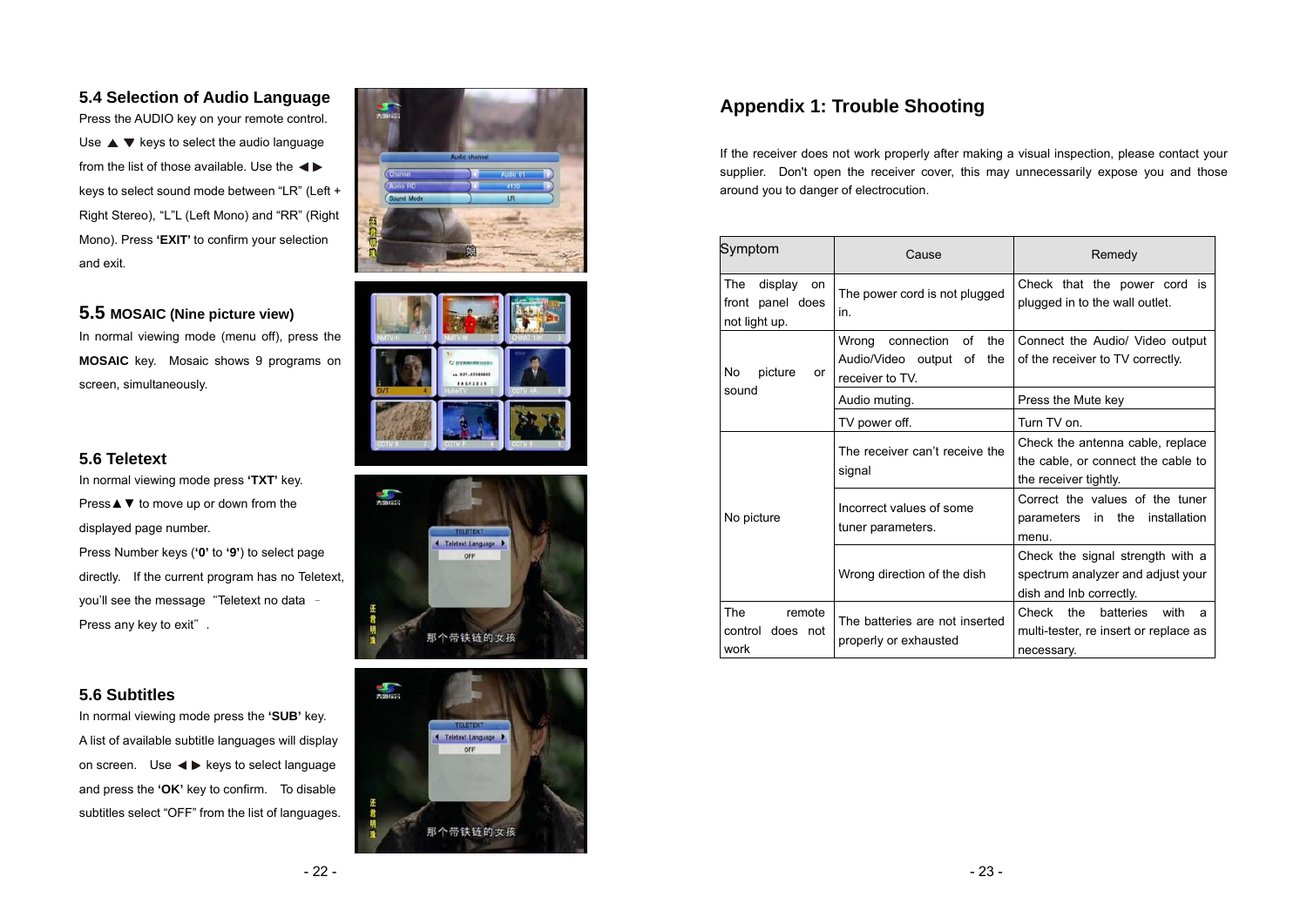# **Appendix 2: Specifications**

|               | IF Input Frequency      | 950 to 2150MHz                       |  |
|---------------|-------------------------|--------------------------------------|--|
|               | Input Impedance         | 75Ω                                  |  |
|               | Input level             | -65dBm to -25dBm                     |  |
| Tuner         | <b>LNB Power Supply</b> | 13 or 18V±0.5V, Max 500mA,           |  |
|               | Waveform                | QPSK                                 |  |
|               | Symbol Rate             | 2 to 45 MS/s                         |  |
|               | Viterbi Rate            | K=7, R=1/2, 2/3, 3/4, 5/6, 7/8, auto |  |
|               | Reed Solomon Decode     | 204, 188, T=8                        |  |
|               | Standard                | ISO/IEC 13818-2 MPEG MP@ML           |  |
|               | Video Aspect Ratio      | 4:3, 16:9 Pan & Scan, Letter box,    |  |
| Video Decoder |                         | <b>Full Screen</b>                   |  |
|               | Resolution              | 720*576(PAL), 720*480(NTSC)          |  |
|               | Video Output Level      | 1.0Vp p, 75 Ohm                      |  |
|               | Standard                | ISO/IEC 11172 LAYER I&II             |  |
|               | Output Mode             | Left/Right, Stereo, Mono             |  |
|               | Sampling Frequency      | 32, 44.1, 48KHz                      |  |
|               | <b>Audio Output</b>     | 0.775 Vrms, Unbalanced               |  |
| Audio Decoder |                         |                                      |  |
|               |                         |                                      |  |
|               |                         |                                      |  |
|               |                         |                                      |  |
|               | CPU                     | CT216S                               |  |
| CPU & Memory  | Flash Memory            | 2 MByte                              |  |
|               | <b>SDRAM</b>            | 16 MByte                             |  |
| Recorder and  |                         |                                      |  |
| Media Player  | Picture                 | .jpg, .bmp or .gif                   |  |
|               |                         |                                      |  |

|                    | Audio                        | .mp3, .ogg or .wma                                                  |
|--------------------|------------------------------|---------------------------------------------------------------------|
|                    |                              |                                                                     |
|                    | Video                        | mpg, dat, or vob (MPEG1 or                                          |
|                    |                              | MPEG2) and .avi (XviD MPEG4,                                        |
|                    |                              | MS ISO MPEG4 or MJPEG)                                              |
|                    | <b>File System</b>           | <b>FAT32</b>                                                        |
|                    | <b>Frequency Output</b>      | 470 to 860MHz                                                       |
| Modulator          | TV System                    | PAL BG Australian 7MHz plan                                         |
|                    | <b>PLL Channel</b>           | Ch.21-69, Adjustable                                                |
|                    | 4-digit LED Indicator        | Channel and Status Display                                          |
| <b>Front Panel</b> | 7 Keys                       | $\uparrow, \downarrow, \leftarrow, \rightarrow$ , Menu, OK, Standby |
|                    | Infrared Remote Receiver     | 38KHz                                                               |
| Connectors         | LNB IN                       | F- Type Connector                                                   |
|                    | LOOP OUT                     | F- Type Connector                                                   |
|                    | <b>RCA Output</b>            | 3 RCA (Left/Right Audio, Video)                                     |
|                    | S/PDIF (Coaxial)             | 1 RCA (Digital Audio)                                               |
|                    | Modulator RF IN              |                                                                     |
|                    |                              | IEC169-2, Female                                                    |
|                    | Modulator<br>TO TV           | IEC169-2, Male                                                      |
|                    | <b>SCART to TV</b>           | CVBS/RGB, Left/Right Audio                                          |
|                    | <b>USB</b>                   | USB2.0                                                              |
| General            | Power Supply                 | 90 - 250V AC, 50/60 Hz +/-5%                                        |
|                    | Max. Power Consumption       | ≤ 8W                                                                |
|                    | Stand By                     | < 2W                                                                |
|                    | <b>Operating Temperature</b> | 0 to $55^{\circ}$ C                                                 |
|                    | Storage Temperature          | -45to 65 $^{\circ}$ C                                               |
|                    | Size (Lx W x H)              | 260 x 195 x 40mm                                                    |
|                    | Weight                       | 1.4KG                                                               |